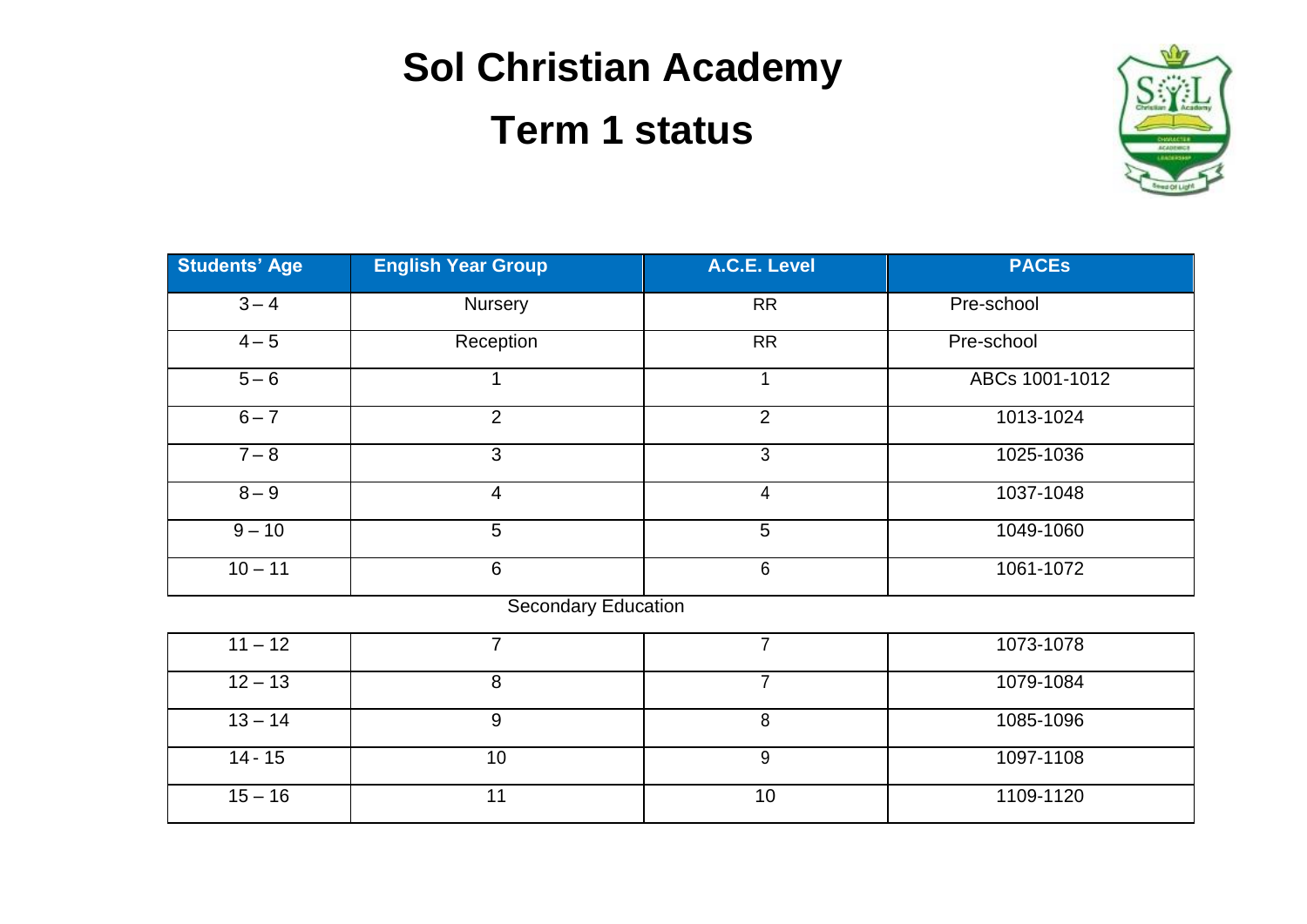|                   | <b>Juniors Department</b>               | Math               | <b>English</b>     | <b>W.Building</b>  | Literature         | <b>Science</b>    | <b>S.Studies</b>   | <b>B.Reading</b> |
|-------------------|-----------------------------------------|--------------------|--------------------|--------------------|--------------------|-------------------|--------------------|------------------|
|                   | National Curriculum Expected Year group | Year 4             | Year 4             | Year 4             |                    | Year 4            | Year 4             |                  |
| Pupil 1<br>Age:8  | <b>Current Level</b>                    | 1046               | 1042               | 1054               |                    | 1046              | 1046               | $\mathbf{r}$     |
|                   | Progress                                | On target          | On target          | <b>Above</b>       |                    | <b>On target</b>  | On target          |                  |
|                   | Current academic year group             | Year 4             | Year 4             | Year 5             |                    | Year 4            | Year 4             |                  |
|                   | National Curriculum Expected Year group | Year 5             | Year 5             | Year 5             |                    | Year 5            | Year 5             | Year 5           |
| Pupil 2<br>Age:10 | <b>Current Level</b>                    | 1039               | 1031               | 1049               | $\overline{a}$     | 1040              | 1041               | 1020             |
|                   | Progress                                | <b>Below</b> (1yr) | <b>Below(2yr)</b>  | <b>On-target</b>   |                    | <b>Below(1yr)</b> | <b>Below</b> (1yr) | <b>On-target</b> |
|                   | Current academic year group             | Year 4             | Year 3             | Year 5             |                    | Year 4            | Year 4             | Year 5           |
|                   | National Curriculum Expected Year group | Year 4             | Year 4             | Year 4             |                    | Year 4            | Year 4             |                  |
| Pupil 3<br>Age:8  | <b>Current Level</b>                    | 1030               | 1031               | 1041               |                    | 1027              | 1027               | $\blacksquare$   |
|                   | Progress                                | <b>Below</b> (1yr) | <b>Below</b> (1yr) | <b>Below</b> (1yr) |                    | <b>Below(1yr)</b> | <b>Below(1yr)</b>  |                  |
|                   | Current academic year group             | Year 3             | Year 3             | Year 3             |                    | Year 3            | Year 3             |                  |
|                   | National Curriculum Expected Year group | Year 4             | Year 4             | Year 4             | Year 4             | Year 4            | Year 4             | Year 4           |
|                   | <b>Current Level</b>                    | 1036               | 1036               | 1047               | 1024               | 1030              | 1030               | 1016             |
| Pupil 4<br>Age:8  | Progress                                | <b>Below</b> (1yr) | <b>Below(1yr)</b>  | On-target          | <b>Below</b> (1yr) | <b>Below(1yr)</b> | <b>Below</b> (1yr) | <b>On-target</b> |
|                   | Current academic year group             | Year 3             | Year 3             | Year 4             | Year 3             | Year 3            | Year 3             | Year 4           |
|                   | National Curriculum Expected Year group | Year 4             | Year 4             | Year 4             | Year 4             | Year 4            | Year 4             | Year 4           |
| Pupil 5<br>Age:8  | <b>Current Level</b>                    | 1053               | 1050               | 1071               | 1044               | 1058              | 1058               | 1038             |
|                   | Progress                                | Above (1yr)        | Above (1yr)        | Above $(2yr)$      | Above (1yr)        | Above (1yr)       | Above (1yr)        | Above (1yr)      |
|                   | Current academic year group             | Year 5             | Year 5             | Year 6             | Year 5             | Year 5            | Year 5             | Year 5           |
|                   | National Curriculum Expected Year group | Year 5             | Year 5             | Year 5             | Year 5             | Year 5            | Year 5             | Year 5           |
| Pupil 6<br>Age:10 | <b>Current Level</b>                    | 1060               | 1060               | 1071               | 1058               | 1063              | 1059               | 1051             |
|                   | Progress                                | Above (1yr)        | <b>Above (1yr)</b> | Above (2yr)        | Above (1yr)        | Above (1yr)       | Above (1yr)        | Above (1yr)      |
|                   | Current academic year group             | Year 6             | Year 6             | Year 7             | Year 6             | Year 6            | Year 6             | Year 6           |
|                   | National Curriculum Expected Year group | Year 4             | Year 4             | Year 4             | Year 4             | Year 4            | Year 4             | Year 4           |
| Pupil 7<br>Age:9  | <b>Current Level</b>                    | 1064               | 1064               | 1069               | 1061               | 1064              | 1066               | 1053             |
|                   | Progress                                | <b>Above (2yr)</b> | Above (2yr)        | Above (2yr)        | Above (2yr)        | Above (2yr)       | <b>Above (2yr)</b> | Above (2yr)      |
|                   | Current academic year group             | Year 6             | Year 6             | Year 6             | Year 6             | Year 6            | Year 6             | Year 6           |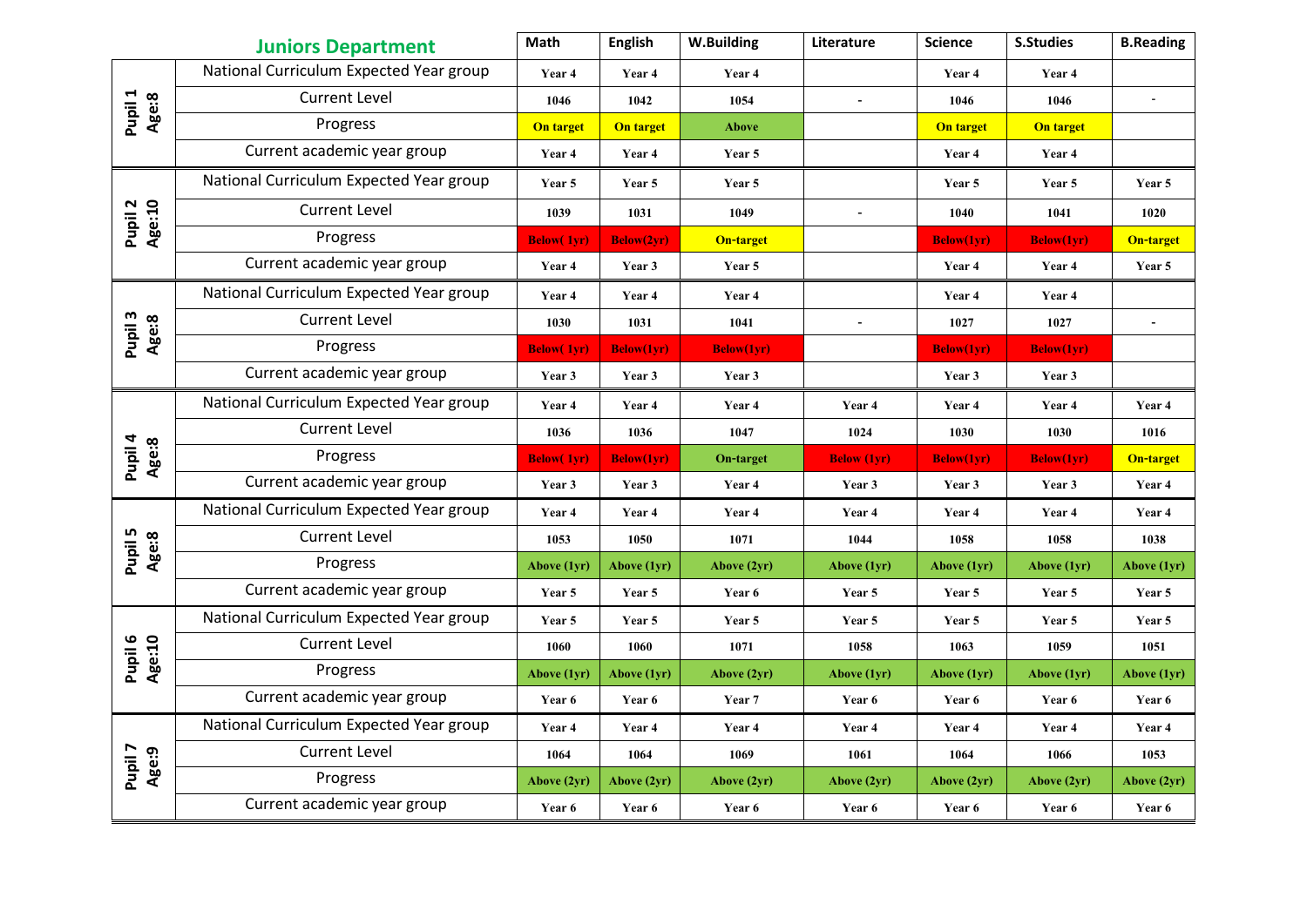| $\infty$<br>Age:9<br>liqu<br>ō. | National Curriculum Expected Year group | Year 4      | Year 4      | Year 4        | Year 4      | Year 4      | Year 4        | Year 4      |
|---------------------------------|-----------------------------------------|-------------|-------------|---------------|-------------|-------------|---------------|-------------|
|                                 | <b>Current Level</b>                    | 1056        | 1055        | 1068          | 1056        | 1060        | 1060          | 1049        |
|                                 | Progress                                | Above (1yr) | Above (1vr) | Above $(2yr)$ | Above (1yr) | Above (1yr) | Above $(1yr)$ | Above (1yr) |
|                                 | Current academic year group             | Year 5      | Year 5      | Year 6        | Year 5      | Year 5      | Year 5        | Year 5      |
| െ<br>jiqu<br>ဂ္ဂ<br>ω           | National Curriculum Expected Year group | Year 4      | Year 4      | Year 4        | Year 4      | Year 4      | Year 4        | Year 4      |
|                                 | <b>Current Level</b>                    | 1056        | 1054        | 1051          | 1045        | 1052        | 1049          | 1037        |
|                                 | Progress                                | Above (1yr) | Above (1vr) | Above $(1yr)$ | Above (1yr) | Above (1yr) | Above $(1yr)$ | Above (1yr) |
| ಕ್ಷಿ                            | Current academic year group             | Year 5      | Year 5      | Year 5        | Year 5      | Year 5      | Year 5        | Year 5      |

Analysis

Juniors

66.6% of pupils in the Junior department are working on or above the national curriculum age group.

11% are working far above the national curriculum age group.

22.2% are working below (new to the school and with EHC we hope to close the gap by the end of the academic year)

One pupil aged 9 is currently working at year 7 Level of the national curriculum.

|                                | <b>Infant Learning Centre</b>           | Math               | <b>English</b>     | W.Building         | Literature               | <b>Science</b>     | <b>S.Studies</b>   | <b>B.Reading</b> |
|--------------------------------|-----------------------------------------|--------------------|--------------------|--------------------|--------------------------|--------------------|--------------------|------------------|
| $\overline{\mathbf{u}}$<br>ڥ   | National Curriculum Expected Year group | Year 1             | Year 1             | Year 1             |                          | Year 1             | Year 1             |                  |
|                                | <b>Current Level</b>                    | 1002               | 1003               | 1003               |                          | 1003               | 1003               |                  |
| Pupil<br>age:<br>Ag            | Progress                                | On-target          | On-target          | On-target          |                          | On-target          | <b>On-target</b>   |                  |
|                                | Current academic year group             | Year 1             | Year 1             | Year 1             |                          | Year 1             | Year 1             |                  |
|                                | National Curriculum Expected Year group | Year 3             | Year 3             | Year 3             |                          | Year 3             | Year 3             |                  |
| $\mathbf{1}$<br>စ္ပ            | <b>Current Level</b>                    | 1016               | 1006               | 1016               | $\overline{\phantom{a}}$ | 1007               | 1007               |                  |
| Pupil<br>es<br>Ago             | Progress                                | <b>Below</b> (1yr) | <b>Below</b> (2yr) | <b>Below</b> (1yr) |                          | <b>Below</b> (2yr) | <b>Below</b> (2yr) |                  |
|                                | Current academic year group             | Year 1             | Year 1             | Year 1             |                          | Year 1             | Year 1             |                  |
|                                | National Curriculum Expected Year group | Year 2             | Year 2             | Year 2             |                          | Year 2             | Year 2             |                  |
| $\frac{12}{7}$<br>Age<br>Pupil | <b>Current Level</b>                    | 1009               | 1003               | 1015               |                          | 1004               | 1004               |                  |
|                                | Progress                                | <b>Below</b> (1yr) | <b>Below</b> (1yr) | On-target          |                          | <b>Below</b> (1yr) | <b>Below</b> (1yr) |                  |
|                                | Current academic year group             | Year 1             | Year 1             | Year 2             |                          | Year 1             | Year 1             |                  |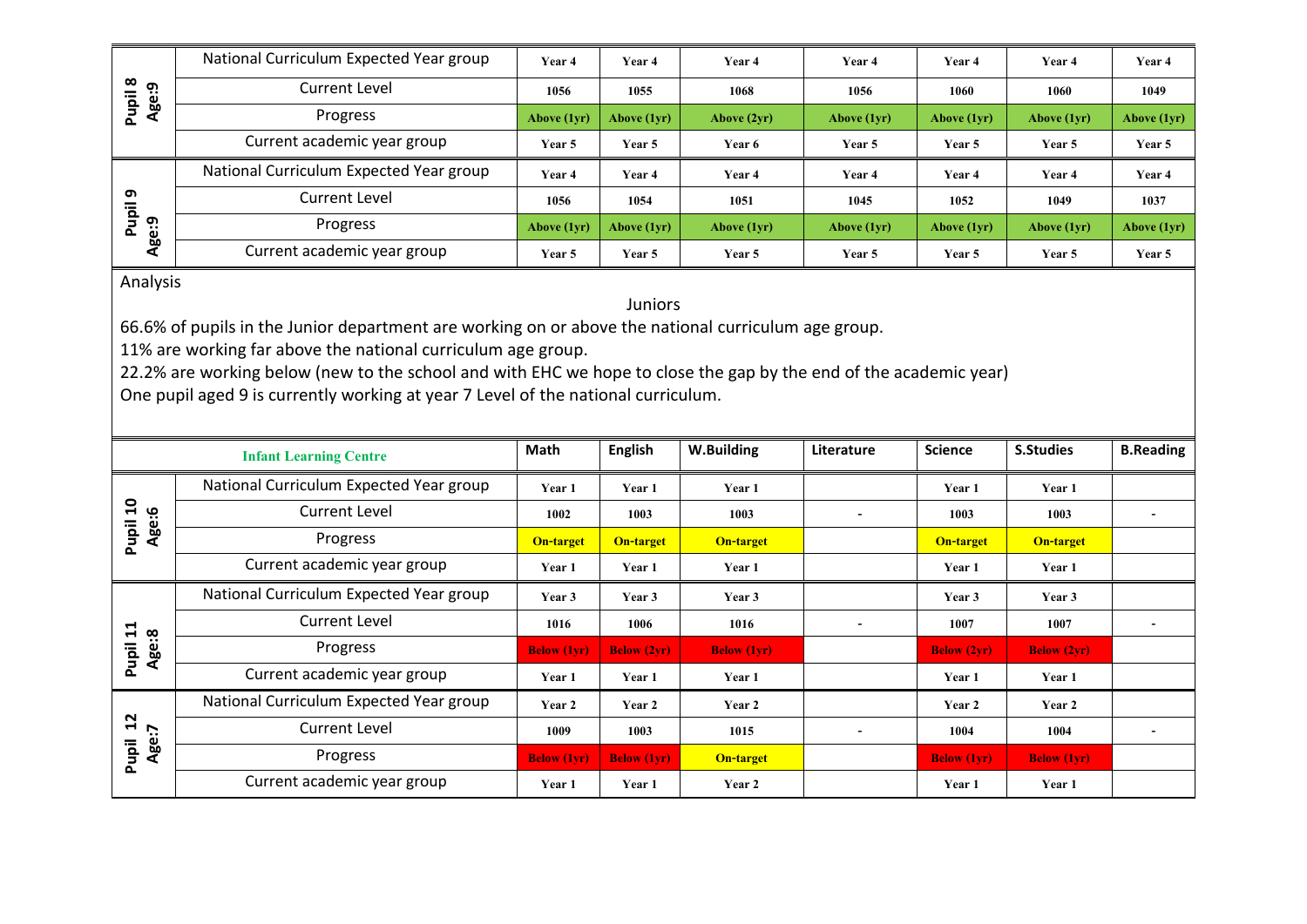|                   |                                         | Math             | <b>English</b> | W.Building       | Literature     | <b>Science</b> | <b>S.Studies</b>   | <b>B.Reading</b> |
|-------------------|-----------------------------------------|------------------|----------------|------------------|----------------|----------------|--------------------|------------------|
|                   | National Curriculum Expected Year group | Year 2           | Year 2         | Year 2           | Year 2         | Year 2         | Year 2             | Year 2           |
| Pupil 13<br>Age:6 | <b>Current Level</b>                    | 1032             | 1034           | 1036             | 1019           | 1035           | 1033               | 1026             |
|                   | Progress                                | Above (1yr)      | Above (1yr)    | Above (1yr)      | Above (1yr)    | Above (1yr)    | Above (1yr)        | Above (1yr)      |
|                   | Current academic year group             | Year 3           | Year 3         | Year 3           | Year 3         | Year 3         | Year 3             | Year 3           |
|                   | National Curriculum Expected Year group | Year 2           | Year 2         | Year 2           | Year 2         | Year 2         | Year 2             | Year 2           |
| Pupil 14<br>Age:6 | <b>Current Level</b>                    | 1040             | 1041           | 1044             | 1018           | 1041           | 1039               | 1026             |
|                   | Progress                                | Above (2yr)      | Above (2yr)    | Above $(2yr)$    | Above (2yr)    | Above (2yr)    | Above (2yr)        | Above (2yr)      |
|                   | Current academic year group             | Year 4           | Year 4         | Year 4           | Year 4         | Year 4         | Year 4             | Year 4           |
|                   | National Curriculum Expected Year group | Reception        | Reception      | Reception        |                | Reception      | Reception          |                  |
| Pupil 15          | <b>Current Level</b>                    | 1016             | 1007           | 1016             | $\mathbf{r}$   | 1008           | 1005               | $\blacksquare$   |
| Age:4             | Progress                                | Above(2yr)       | Above (1yr)    | Above(2yr)       |                | Above (1yr)    | Above (1yr)        |                  |
|                   | Current academic year group             | Year 2           | Year 1         | Year 2           |                | Year 1         | Year 1             |                  |
|                   | National Curriculum Expected Year group | Year 2           | Year 2         | Year 2           |                | Year 2         | Year 2             |                  |
| Pupil 16<br>Age:7 | <b>Current Level</b>                    | 1018             | 1015           | 1015             | $\blacksquare$ | 1015           | 1010               | $\blacksquare$   |
|                   | Progress                                | <b>On-target</b> | On-target      | <b>On-target</b> |                | On-target      | <b>Below</b> (1yr) |                  |
|                   | Current academic year group             | Year 2           | Year 2         | Year 2           |                | Year 2         | Year 1             |                  |
|                   | National Curriculum Expected Year group | Year 2           | Year 2         | Year 2           |                | Year 2         | Year 2             |                  |
|                   | <b>Current Level</b>                    | 1037             | 1037           | 1043             | 1020           | 1039           | 1037               | 1026             |
| Pupil 17<br>Age:7 | Progress                                | Above (1yr)      | Above (1yr)    | Above $(2yr)$    | Above (1yr)    | Above (1yr)    | Above (1yr)        | Above (1yr)      |
|                   | Current academic year group             | Year 3           | Year 3         | Year 4           | Year 3         | Year 3         | Year 3             | Year 3           |
|                   | National Curriculum Expected Year group | Year 1           | Year 1         | Year 1           |                | Year 1         | Year 1             |                  |
| Age:5             | <b>Current Level</b>                    | 1019             | 1021           | 1027             | $\overline{a}$ | 1020           | 1020               |                  |
| Pupil 18          | Progress                                | Above (1yr)      | Above (1yr)    | Above (1yr)      |                | Above (1yr)    | Above (1yr)        |                  |
|                   | Current academic year group             | Year 2           | Year 2         | Year 2           |                | Year 2         | Year 2             |                  |

Analysis: Infants

77.7% of pupils in the infant department are working on or above the national curriculum age group.

55.5% are working far above the national curriculum age group.

22.2% are working below (new to the school and we hope to close the gap by the end of the academic year)

The youngest aged 4 is currently working at year 2, two years ahead of the national curriculum year group.